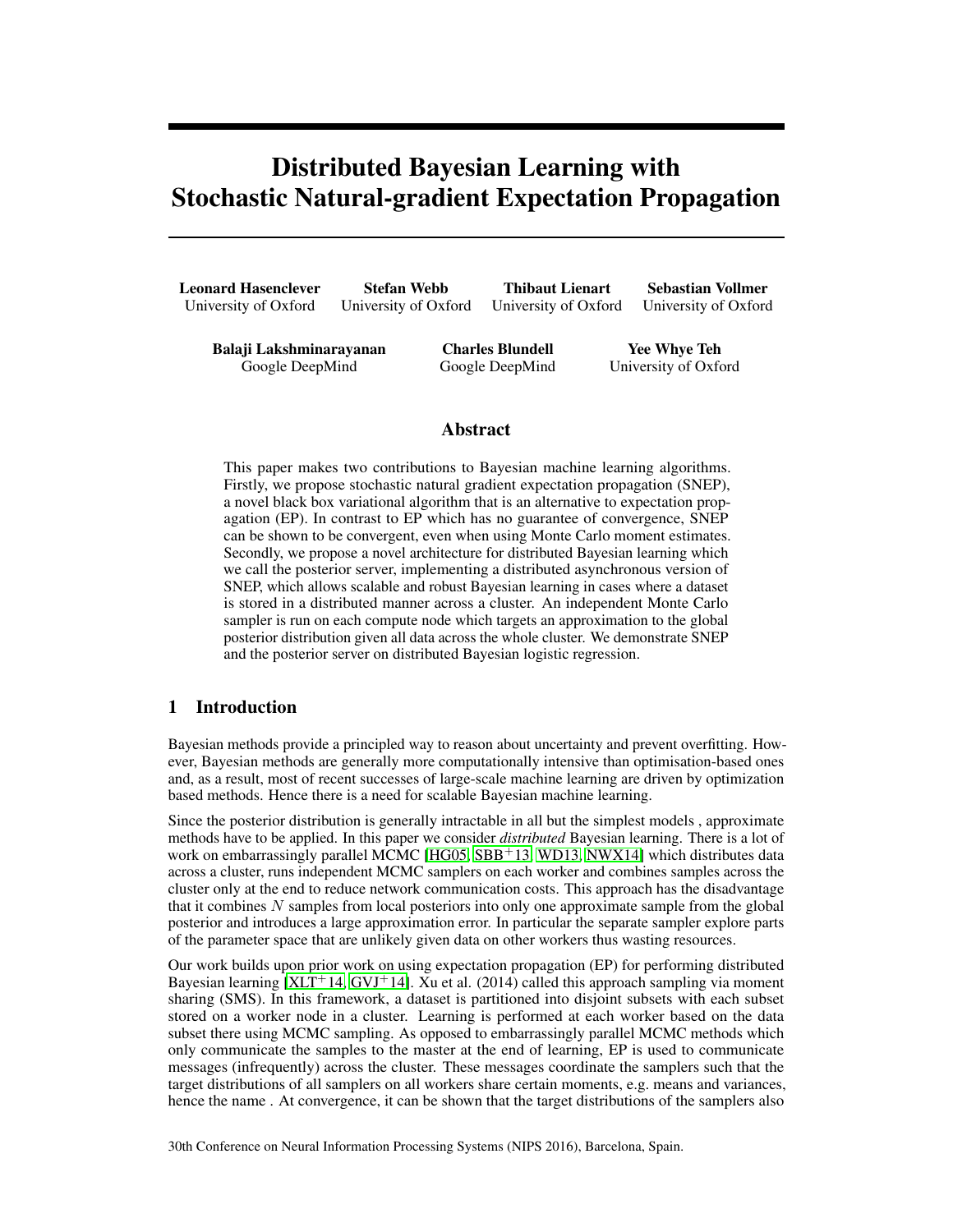share moments with the EP approximation to the global posterior distribution given all data. Hence the target distributions on the workers can themselves be treated as approximations to the global posterior and samples obtained on the workers can be treated as approximate samples from the posterior. While SMS works well on simpler models like Bayesian logistic regression, we have found that it did not work for more complex, high-dimensional, and non-convex models like Bayesian deep neural networks due to the non-convergence of EP and the fact that we use noisy moment estimates.

Our first contribution is thus the development of stochastic natural-gradient EP (SNEP), an alternative algorithm to power EP (a generalisation of EP) [\[Min04\]](#page-4-5) which optimises the same variational objective function. SNEP is a double-loop algorithm with convergence guarantees. The inner loop is a stochastic natural-gradient descent algorithm which tolerates estimation noise, so that SNEP is convergent even with moments estimated using MCMC samplers. Our derivation of SNEP improves upon the derivation of the convergent EP algorithm of [\[HZ02\]](#page-4-6) in that ours works for a more general class of models, we make explicit the underlying variational objective function that is being optimised, and ours uses a natural-gradient descent algorithm [\[AN01\]](#page-4-7).

Building upon the development of SNEP, our second contribution is a distributed Bayesian learning architecture which we call the posterior server. In analogy to the parameter server  $[AAG^+12]$  $[AAG^+12]$  which maintains and serves the parameter vector to a cluster of workers, the posterior server maintains and serves (an approximation to) the posterior distribution. Each worker has a subset of data and maintains a tractable approximation of the likelihood and a cavity distribution which is effectively a conditional distribution over the parameters given all data on other workers. An MCMC sampler targets the normalised product of the cavity distribution and the (true) likelihood, and forms a stochastic estimate of the required moments, which is in turn used to update the likelihood approximation using stochastic natural-gradient descent. Each worker communicates with the posterior server asynchronously and in a non-blocking manner, sending the current likelihood approximation and receiving the new cavity distribution. This communication protocol makes more efficient use of computational resources on workers than SMS, which requires either synchronous or blocking asynchronous protocols. In the following we will briefly sketch out the derivation of SNEP and discuss related works in section [2,](#page-1-0) present experimental results in section [3](#page-2-0) and conclude in section [4.](#page-3-0)

# <span id="page-1-0"></span>2 Sketch derivation of SNEP

Following the formalism of Wainwright and Jordan [\[WJ08\]](#page-5-1) for EP let us consider an exponential family with density:

$$
p_{\theta}(x) = \exp\left(\theta^{\top} s(x) - A(\theta)\right), \text{ where } A(\theta) = \log \int \exp\left(\theta^{\top} s(x)\right) dx. \tag{1}
$$

where  $s(x)$  is the sufficient statistics function,  $\theta$  is the natural parameter and  $A(\theta)$  is the log-partition function. Let  $\Theta = \{ \theta : A(\theta) < \infty \}$  be the natural domain. Associated with this exponential family is a mean parameter  $\mu = \mathbb{E}_{p_{\theta}}[s(x)]$  and a mean domain  $\mathcal{M} = \{\mu : \exists p \ s.t. \ \mathbb{E}_p[s(X)] = \mu\}$ . Under regularity conditions, the mapping  $\hat{\theta} \mapsto \nabla A(\theta)$  is one-to-one and onto the interior of M, and maps  $\theta$ to the mean parameter,  $\mu(\theta) = \nabla A(\theta)$ . It can be shown that A is a convex function and  $\Theta$  and M are convex sets. The convex conjugate of  $A(\theta)$  is,

$$
A^*(\mu) := \sup_{\theta \in \Theta} \theta^{\top} \mu - A(\theta), \text{ and conversely } A(\theta) = \sup_{\mu \in \mathcal{M}} \theta^{\top} \mu - A^*(\mu) \tag{2}
$$

Let  $\ell_i$  denote the loglikelihood of the part of the data on worker i. In general, the likelihood functions are intractable and approximations are necessary. Our works extends *power expectation propagation* (power EP) [\[Min04\]](#page-4-5). To start with, we may trivially formulate the target posterior distribution as an *extended exponential family distribution* with sufficient statistics  $\tilde{s}(x) := [s(x), \ell_1(x), \ldots, \ell_n(x)]$ and natural parameters  $\hat{\theta} := [\theta_0, \mathbf{1}_n]$  where  $\mathbf{1}_n$  is a vector of 1's of length n. Power EP is formulated in terms of simpler exponential families, known as *locally extended exponential families*. For each i, let the *i*th locally extended exponential family be associated with the sufficient statistics function  $s_i(x) := [s(x), \ell_i(x)]$ . Let  $\Theta_i$ ,  $\mathcal{M}_i$ ,  $A_i$ ,  $A_i^*$  be the associated (local) natural domain, mean domain, log partition function and negative entropy respectively. A distribution in this locally extended exponential family with natural parameter  $[\theta_i, \eta_i] \in \Theta$  has the form

$$
p_{\theta_i, \eta_i}(x) = \exp\left(\theta_i^{\top} s(x) + \eta_i \ell_i(x) - A_i(\theta, \eta_i)\right),\tag{3}
$$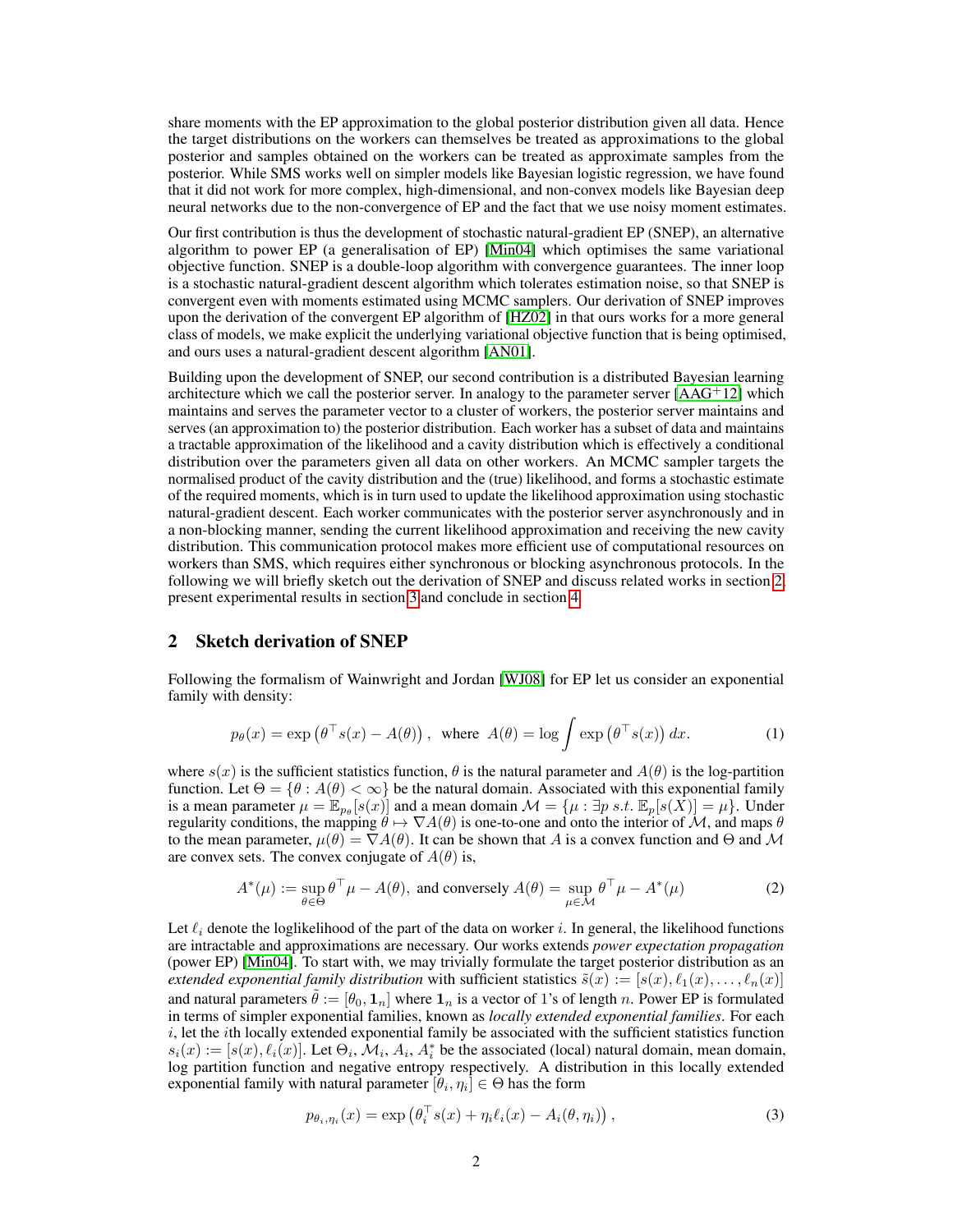which can be seen as the posterior distribution where the likelihood from all other workers has been replaced by an exponential family approximation. In the formulation of Wainwright and Jordan [\[WJ08\]](#page-5-1) the Power EP variational problem can then be written as:

$$
\max_{\substack{\mu_0 \in \mathcal{M} \\ [[\mu_i, \nu_i] \in \mathcal{M}_i]_{i=1}^n}} \theta_0^{\top} \mu_0 + \sum_{i=1}^n 1 \cdot \nu_i - A^*(\mu_0) - \sum_{i=1}^n \beta_i (A_i^*(\mu_i, \nu_i) - A^*(\mu_i))
$$
\nsubject to  $\mu_0 = \mu_i$  for  $i = 1, ..., n$  (4)

The Power EP updates can be derived as a fixed point scheme to solve this optimization problem. SNEP instead uses a modified variational objective with the same optima and solves the dual problem using a stochastic approximation algorithm [\[RM51\]](#page-4-9). To this end we introduce an auxiliary natural parameter vector  $\theta_i' \in \Theta$  for each i, and introduce a term  $-\sum_{i=1}^n \text{KL}(\mu_i || \theta_i')$ . This results in a lower bound to the origin problem. Maximizing over  $\theta_i'$  while keeping the other variables fixed recovers the original problem. Hence we consider maximizing over  $\theta_i$  in an outer loop while performing the other optimizations in an inner loop. Introducing Lagrange multipliers to enforce the equality constraints, we have,

$$
\max_{\substack{\theta_i' \in \Theta_{i=1}^n \ \mu_0 \in \mathcal{M} \\ [\mu_i, \nu_i] \in \mathcal{M}_i]_{i=1}^n}} \min_{\substack{\lambda_i \}_{i=1}^n} \theta_0^\top \mu_0 - A^*(\mu_0) + \sum_{i=1}^n (\nu_i - \lambda_i^\top (\mu_i - \mu_0) - \beta_i (A_i^*(\mu_i, \nu_i) - \mu_i^\top \theta_i' + A(\theta_i'))
$$

Noticing that the Lagrangian is concave in  $\mu_0$ ,  $[\mu_i, \nu_i]_{i=1}^n$  and that Slater's condition holds, the duality gap is zero and we have

$$
\max_{\substack{\lbrack \theta_i' \in \Theta_i \rbrack_{i=1}^n \; [\lambda_i]_{i=1}^n} \; \max_{\substack{\mu_0 \in \mathcal{M} \\ [\mu_i, \nu_i] \in \mathcal{M}_i \rbrack_{i=1}^n}} \theta_0^{\top} \mu_0 - A^*(\mu_0) + \sum_{i=1}^n \left( \nu_i - \lambda_i^{\top}(\mu_i - \mu_0) - \beta_i \left( A_i^*(\mu_i, \nu_i) - \mu_i^{\top} \theta_i' + A(\theta_i') \right) \right)
$$

Finally, maximizing over  $\mu_0$ ,  $[\mu_i, \nu_i]_{i=1}^n$ , we have the equivalent dual problem, whose objective function we will denote with  $L([\theta'_j, \lambda_j]_{j=1}^n)$ ,

$$
\max_{\left[\theta_i' \in \Theta\right]_{i=1}^n} \min_{\left[\lambda_i\right]_{i=1}^n} A\left(\theta_0 + \sum_{i=1}^n \lambda_i\right) + \sum_{i=1}^n \beta_i \left(A_i \left(\theta_i' - \beta_i^{-1} \lambda_i, \beta_i^{-1}\right) - A(\theta_i')\right) \tag{5}
$$
\n
$$
=: L\left(\left[\theta_i', \lambda_j\right]_{j=1}^n\right)
$$

Instead of using a fixed point iteration as in EP we will use a stochastic gradient descent algorithm in the inner loop to better deal with the noise in Monte Carlo moment estimates. Instead of updating the natural parameters  $\lambda_i$  of the i-th likelihood approximation directly we can reparametrise in terms of the corresponding mean parameter which allows us to use a natural gradient [\[AN01\]](#page-4-7) or, equivalently, mirror descent [\[BT03,](#page-4-10) [RM15\]](#page-4-11) at no additional computational cost instead (see [\[HWL](#page-4-12)+16] for details). Reparameterising with  $\lambda_i = \nabla A^*(\gamma_i)$ , the resulting update is

$$
\gamma_i^{(t+1)} = \gamma_i^{(t)} + \epsilon_t \left( \nabla_{\theta_i} A_i \left( \theta_i' - \beta_i^{-1} \lambda_i^{(t)}, \beta_i^{-1} \right) - \nabla A \left( \theta_0 + \sum_{j=1}^n \lambda_j^{(t)} \right) \right)
$$
(6)

where  $\epsilon_t$  is the step size at iteration t and we used the notation  $\nabla_{\theta_i} A_i$  for the partial derivative of  $A_i(\cdot, \cdot)$  with respect to its first argument. The first term of this update is intractable and has to be estimated using MCMC. In practice we found that using just one step of an MCMC sampler to estimate this mean parameter was sufficient for fast convergence. These updates can be performed in series or parallel fashion. In our distributed Bayesian learning setting they are performed in an asynchronous distributed fashion (see appendix [A](#page-5-2) for the full algorithm).

## <span id="page-2-0"></span>3 Experiments

In this section we compare SNEP against *Sampling via Moment Sharing* (SMS) [\[XLT](#page-5-0)<sup>+</sup>14], a related algorithm for distributed Bayesian learning described above, when applied to Bayesian logistic regression with simulated data. Following the SMS paper [\[XLT](#page-5-0)+14], generating a dataset  $\mathcal{D} = \{(z_c, y_c)\}_{c=1}^N$  with covariates  $z_c \in \mathbb{R}^d$  and response  $y_c \in \{0, 1\}$ . We used a Gaussian prior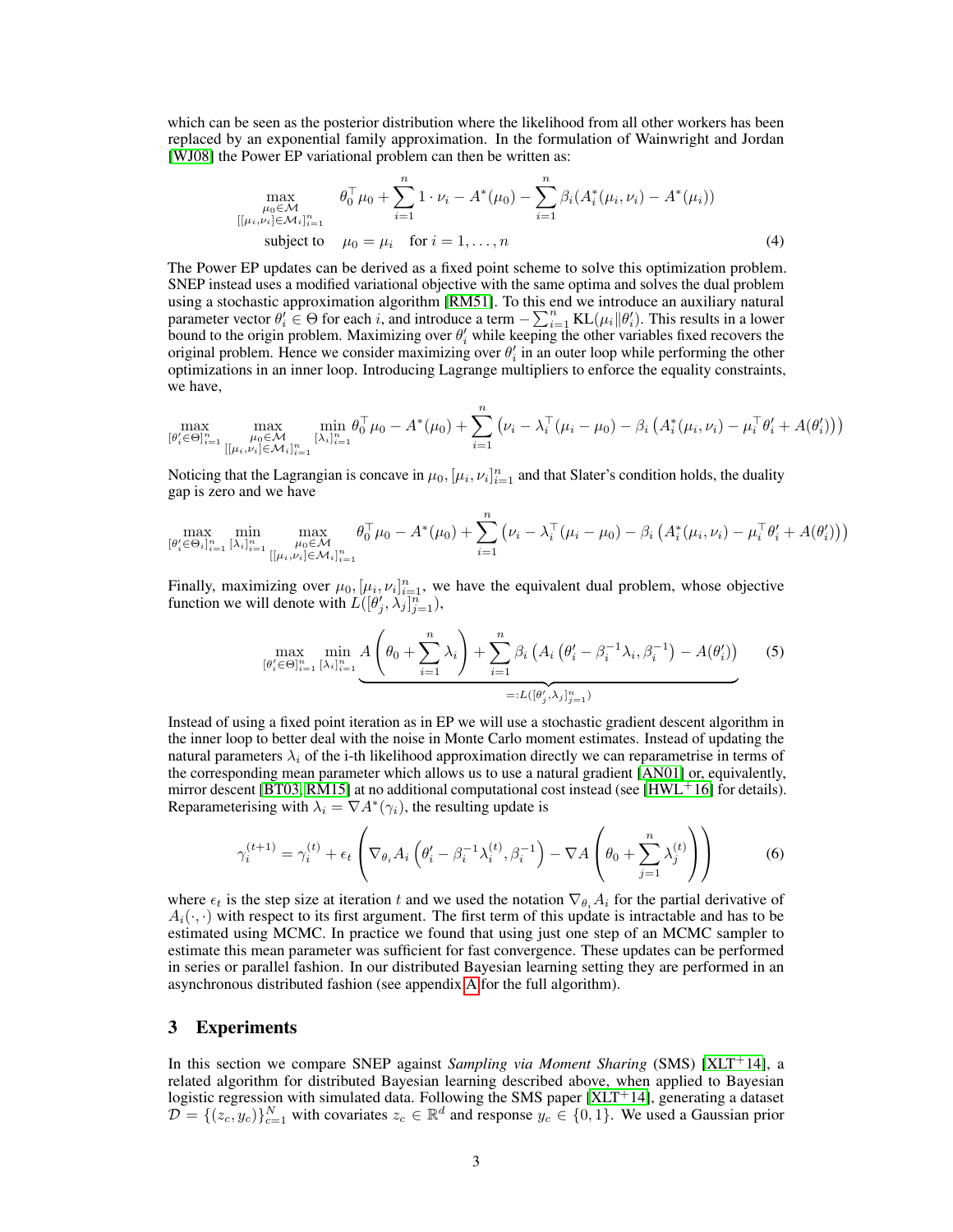

<span id="page-3-1"></span>Figure 1: (left) Comparison of the predictive RMSE obtained with SMS (dashed-lines) and SNEP (full lines) versus wallclock time when varying the number of MCMC samples per iteration (numbers reported in the legend). When too few samples are used for the moment estimates, SMS becomes unstable whilst SNEP does not suffer from this. SNEP is also consistently faster and more accurate than SMS. The accuracy obtained with the posterior mean estimated with a long run of Stan/NUTS is also displayed as comparison (horizontal line). (right) Relative difference between the posterior means estimated using Stan/NUTS and using SMS (dashed lines) or SNEP (full lines). Each coloured line corresponds to an average over several runs (light grey).

 $p_0(x) = \mathcal{N}(x; 0_d, 10I_d)$  on the weights x and the aim is to construct an approximation to the posterior  $p(x | D)$ . We generated  $N = 50000$  data points with  $d = 50$  using iid draws for the covariates,<br>  $z_c \sim \mathcal{N}(\mu, \Sigma)$  where  $\mu \in [0, 1]^d$  and  $\Sigma = PP^{\top}$  with  $P \in [-1, 1]^{d \times d}$ , with entries drawn uniformly<br>
at random for both The labels  $y_c$  are then sampled according to the model.

Both algorithms were run with three workers each with one third of the data. SNEP is run with 1 inner loop iteration per synchronisation with the master (for the purpose of comparing against SMS). Varying numbers of MCMC samples per inner loop iteration were used for both algorithms, to investigate the effect of Monte Carlo noise on the performances of the algorithms (low number of samples meaning high noise and both lower performance and lower computational cost). The damping for SMS and the learning rate for SNEP were tuned for best performances. As the base exponential family, we used a full-covariance Gaussian. We compared the predictive RMSE  $\sqrt{\sum_{c} |\hat{p}_c - y_c|^2/N}$ . We also compared the relative difference between the estimated posterior mean and that estimated from a long run of the No-U-Turn sampler [HG14] in Stan [CGH+ss] (see figure 1). It can be observed that SNEP is more robust and better performing than SMS and requires many fewer samples especially in high-dimensional settings.

We also applied SNEP to Bayesian deep learning where SNEP is competitive with the best distributed algorithms [ZCL15]. Some of these experiments can be found in the appendix. Further experiments in  $[HWL+16]$  show that SNEP is robust to the length of the communication intervals and other hyperparameters.

#### <span id="page-3-0"></span>Conclusion 4

We introduced SNEP, a distributed algorithm for Bayesian learning in complex models and presented experiments showing its performance in Bayesian logistic regression. SNEP introduces auxiliary variables into the Power EP problem and uses a double loop algorithm to solve the resulting optimization problem. In practice we found that only a few inner loop iterations per outer loop iteration are needed and only one MCMC step to estimate the mean parameters for the inner loop iteration was sufficient for fast convergence. Our experimental results are encouraging and show that it is possible to deploy approximate Bayesian inference techniques in a distributed setting. This is important for large-scale machine learning and could also prove useful in situations where data is distributed and not shared because of privacy concerns. Further research is needed to fully understand its convergence properties, dependence on hyperparameters and explore its performance on larger models.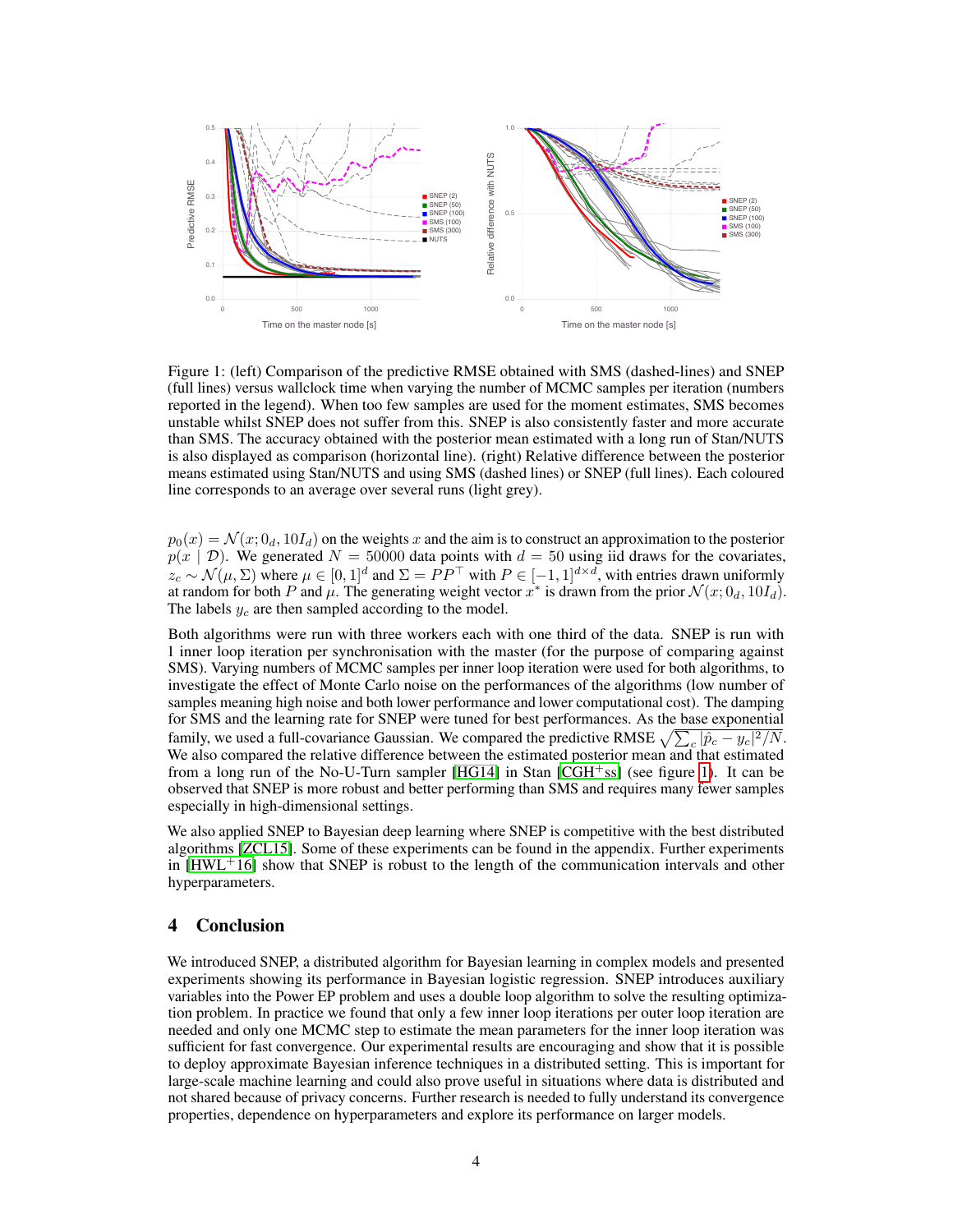## **References**

- <span id="page-4-8"></span><span id="page-4-7"></span>[AAG+12] A. Ahmed, M. Aly, J. Gonzalez, S. Narayanamurthy, and A. J. Smola. Scalable inference in latent variable models. In *Proceedings of the ACM International Conference on Web Search and Data Mining (WSDM)*, 2012.
	- [AN01] S. Amari and H. Nagaoka. *Methods of Information Geometry*. American Mathematical Society, 2001.
	- [BT03] A. Beck and M. Teboulle. Mirror descent and nonlinear projected subgradient methods for convex optimization. *Operations Research Letters*, 31(3):167–175, 2003.
- <span id="page-4-14"></span><span id="page-4-10"></span>[CGH+ss] B. Carpenter, A. Gelman, M. Hoffman, D. Lee, B. Goodrich, M. Betancourt, M. A. Brubaker, J. Guo, P. Li, and A. Riddell. Stan: A probabilistic programming language. *Journal of Statistical Software*, in press.
- <span id="page-4-16"></span>[DCM+12] Jeffrey Dean, Greg Corrado, Rajat Monga, Kai Chen, Matthieu Devin, Mark Mao, Andrew Senior, Paul Tucker, Ke Yang, Quoc V Le, and Andrew Y. Ng. Large scale distributed deep networks. In *Advances in Neural Information Processing Systems*, pages 1223–1231, 2012.
- <span id="page-4-4"></span><span id="page-4-0"></span>[GVJ<sup>+</sup>14] A. Gelman, A. Vehtari, P. Jylänki, C. Robert, N. Chopin, and J. P. Cunningham. Expectation propagation as a way of life. *ArXiv:1412.4869*, 2014.
	- [HG05] Z. Huang and A. Gelman. Sampling for Bayesian computation with large datasets. Technical report, Department of Statistics, Columbia University, 2005.
	- [HG14] M. D. Hoffman and A. Gelman. The no-U-turn sampler: Adaptively setting path lengths in Hamiltonian Monte Carlo. *Journal of Machine Learning Research*, 15, 2014.
- <span id="page-4-13"></span><span id="page-4-12"></span><span id="page-4-6"></span>[HWL<sup>+</sup>16] Leonard Hasenclever, Stefan Webb, Thibaut Lienart, Sebastian Vollmer, Balaji Lakshminarayanan, Charles Blundell, and Yee Whye Teh. Distributed Bayesian Learning with Stochastic Natural-gradient Expectation Propagation and the Posterior Server. *arxiv preprint arxiv:1512.09327*, 2016.
	- [HZ02] T. Heskes and O. Zoeter. Expectation propagation for approximate inference in dynamic Bayesian networks. In *Proceedings of the Conference on Uncertainty in Artificial Intelligence*, volume 18, 2002.
	- [KB15] D. P. Kingma and J. L. Ba. Adam: A method for stochastic optimization. In *Proceedings of the International Conference on Learning Representations*, 2015.
- <span id="page-4-17"></span><span id="page-4-15"></span>[LCCC16] Chunyuan Li, Changyou Chen, David Carlson, and Lawrence Carin. Preconditioned Stochastic Gradient Langevin Dynamics for Deep Neural Networks. *AAAI*, dec 2016.
	- [Min04] T. Minka. Power EP. Technical report, Microsoft Research, 2004.
- <span id="page-4-18"></span><span id="page-4-5"></span>[NVL<sup>+</sup>15] Arvind Neelakantan, Luke Vilnis, Quoc V Le, Ilya Sutskever, Lukasz Kaiser, Karol Kurach, and James Martens. Adding gradient noise improves learning for very deep networks. *arXiv preprint arXiv:1511.06807*, 2015.
- <span id="page-4-3"></span>[NWX14] W. Neiswanger, C. Wang, and E. P. Xing. Asymptotically exact, embarrassingly parallel MCMC. In *Proceedings of the International Conference on Uncertainty in Artificial Intelligence*, 2014.
	- [RM51] H. Robbins and S. Monro. A stochastic approximation method. *Annals of Mathematical Statistics*, 22(3):400–407, 1951.
- <span id="page-4-11"></span><span id="page-4-9"></span>[RM15] G. Raskutti and S. Mukherjee. The information geometry of mirror descent. *IEEE Transactions on Information Theory*, 61:1451–1457, 2015.
- <span id="page-4-2"></span><span id="page-4-1"></span>[SBB<sup>+</sup>13] S. L. Scott, A. W. Blocker, F. V. Bonassi, H. Chipman, E. George, and R. McCulloch. Bayes and big data: the consensus Monte Carlo algorithm. In *Bayes 250*, 2013.
	- [WD13] X. Wang and D. B. Dunson. Parallelizing MCMC via Weierstrass sampler, 2013.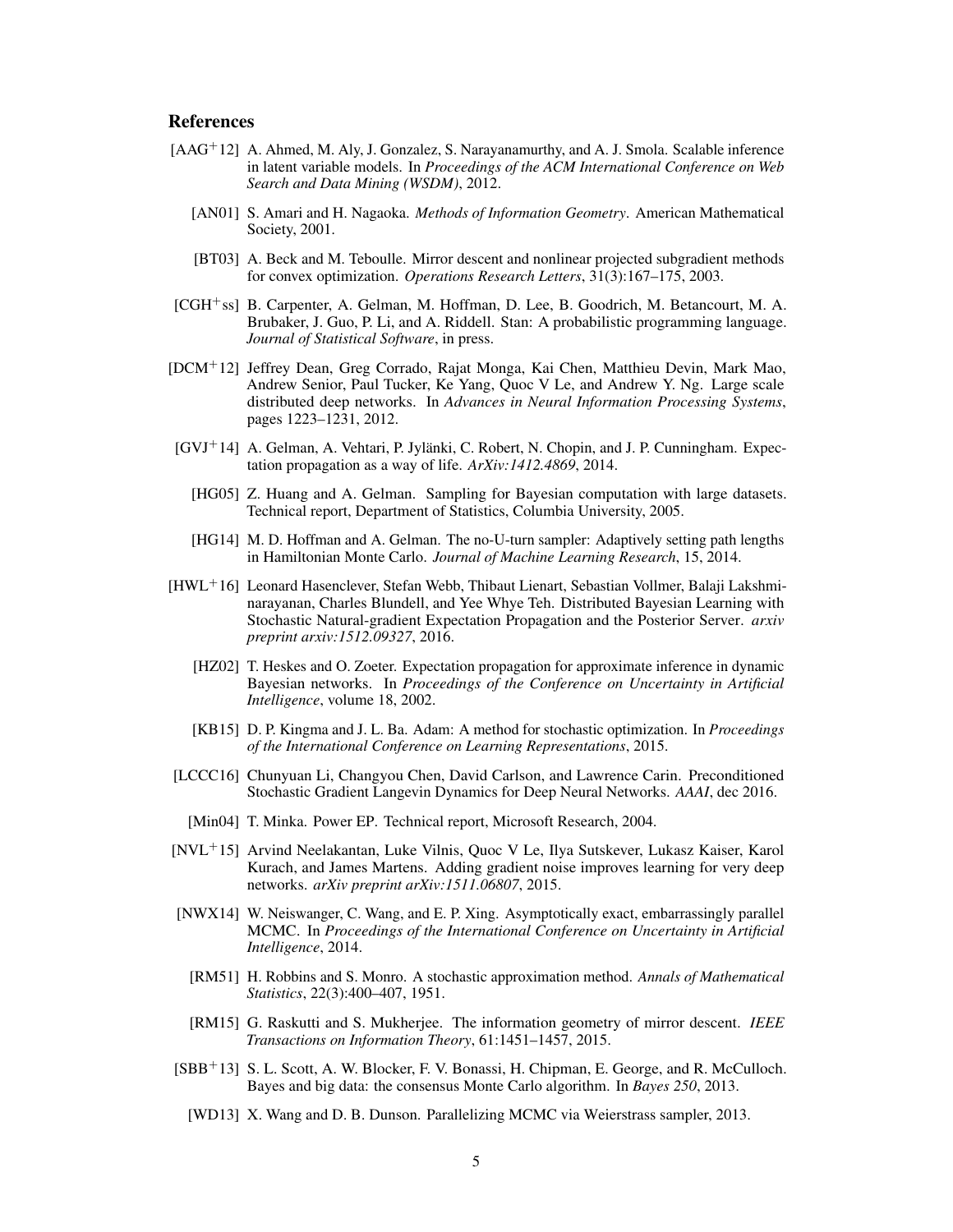- <span id="page-5-1"></span>[WJ08] M. J. Wainwright and M. I. Jordan. Graphical models, exponential families, and variational inference. *Foundations and Trends in Machine Learning*, 1(1-2):1–305, 2008.
- <span id="page-5-4"></span>[WT11] M. Welling and Y. W. Teh. Bayesian learning via stochastic gradient Langevin dynamics. In *Proceedings of the International Conference on Machine Learning*, 2011.
- <span id="page-5-0"></span>[XLT+14] M. Xu, B. Lakshminarayanan, Y. W. Teh, J. Zhu, and B. Zhang. Distributed Bayesian posterior sampling via moment sharing. In *Advances in Neural Information Processing Systems*, 2014.
- <span id="page-5-3"></span>[ZCL15] S. Zhang, A. Choromanska, and Y. LeCun. Deep learning with elastic averaging SGD. *Advances in Neural Information Processing Systems*, 2015.

# <span id="page-5-2"></span>A Distributed SNEP algorithm

### Algorithm 1 Posterior Server: Distributed Bayesian Learning via SNEP

1: for each compute node  $i = 1, \ldots, n$  asynchronously do

- 2: let  $\gamma_i^{(1)}$  be the initial mean parameter of local likelihood approximation.
- 3: let  $\lambda_i^{\text{old}} := \lambda_i^{(1)} := \nabla A^*(\gamma_i^{(1)})$  be the initial natural parameter of local likelihood approximation.
- 4: let  $\theta_{-i} := \theta_0 + \sum_{j \neq i} \lambda_j^{(1)}$  be the initial natural parameter of cavity distribution
- 5: Let  $\theta'_i := \theta_{-i} + \lambda_i^{(1)}$  be the initial auxiliary parameter.
- 6: let  $x_i^{(1)} \sim p_{\theta_{-i} + \lambda_i^{(1)}}$  be the initial state of MCMC sampler.
- 7: for  $t = 1, 2, \dots$  until convergence do
- 8: update local state via MCMC targeting the tilted distribution:

$$
x_i^{(t+1)} \sim \mathcal{K}_i\left(\cdot \mid x_i^{(t)}; \theta_i' - \beta_i^{-1}\lambda_i^{(t)}, \beta_i^{-1}\right)
$$

9: update local likelihood approximation:

$$
\gamma_i^{(t+1)} := \gamma_i^{(t)} + \epsilon_t \left( s(x_i^{(t+1)}) - \nabla A \left( \theta_{-i} + \lambda_i^{(t)} \right) \right)
$$

$$
\lambda_i^{(t+1)} := \nabla A^*(\gamma_i^{(t+1)})
$$

10: every  $N_{\text{outer}}$  iterations **do**: update auxiliary parameter:

$$
\theta'_i := \theta_{-i} + \lambda_i^{(t)}
$$

- 11: every  $N_{\text{sync}}$  iterations asynchronously do: communicate with posterior server:
- 12: let  $\Delta_i := \lambda_i^{(t)} \lambda_i^{\text{old}}$ .
- 13: update  $\lambda_i^{\text{old}} := \lambda_i^{(t)}$ .
- 14: **send**  $\Delta_i$  to posterior server.
- 15: **receive**  $\theta_{\text{posterior}}$  from posterior server.
- 16: update  $\theta_{-i} := \theta_{\text{posterior}} \lambda_i^{\text{old}}$ .
- 17: end for
- 18: end for
- 19: for the posterior server do

20: let  $\theta_{\text{posterior}} := \theta_0 + \sum_{j=1}^n \lambda_i^{(1)}$  be the initial natural parameter of the posterior approximation.

- 21: maintain a queue of messages from workers.
- 22: for each message  $\Delta_i$  received from some worker i do
- 23: update  $\theta_{\text{posterior}} := \theta_{\text{posterior}} + \Delta_i$ .
- 24: **send**  $\theta_{\text{posterior}}$  to worker *i*.
- 25: end for
- 26: end for